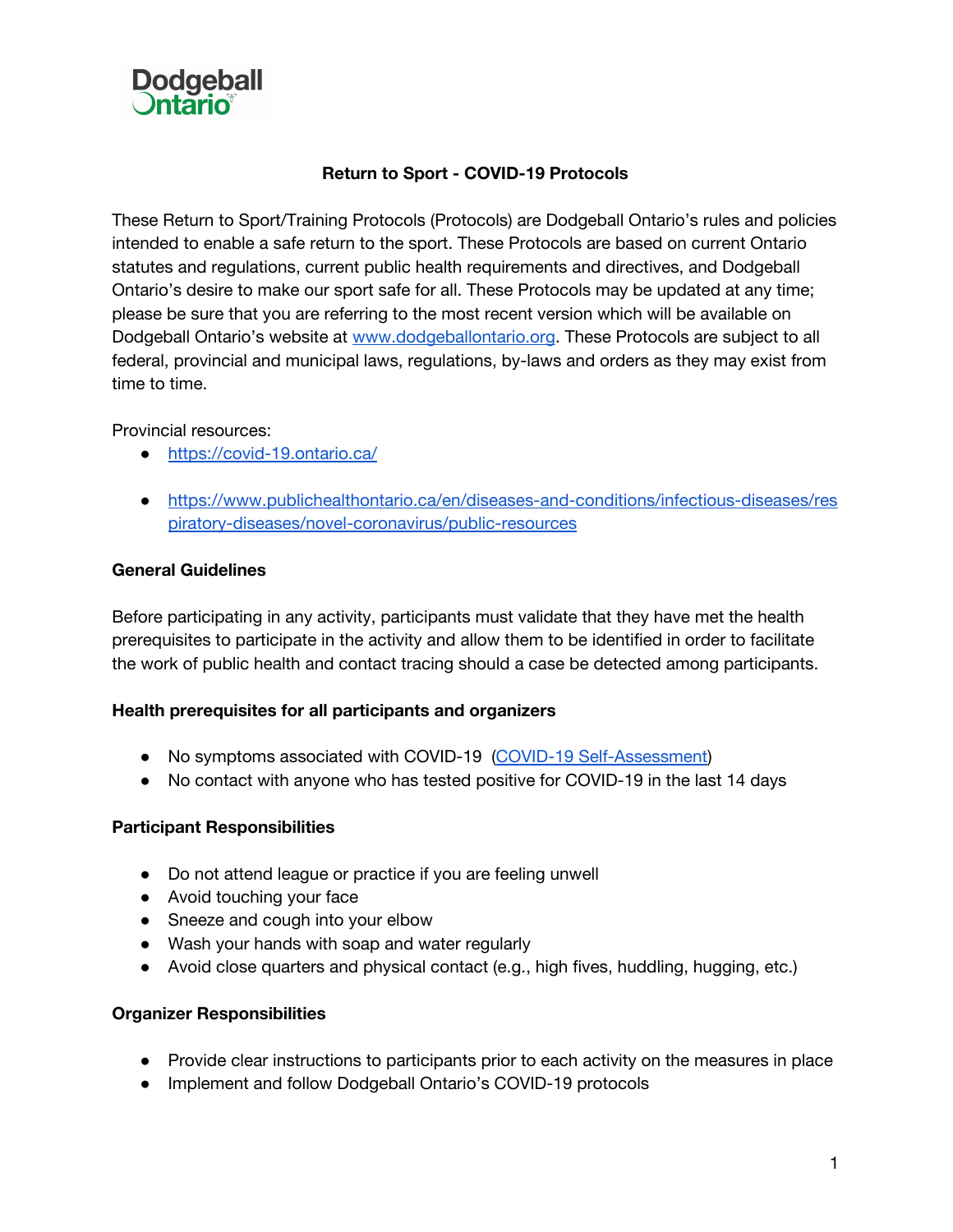

# **COVID-19 response [framework:](https://www.ontario.ca/page/covid-19-response-framework-keeping-ontario-safe-and-open) keeping Ontario safe and open**

Find out which level your region is in. Regions are based on public health unit boundaries.

# Find your public [health](https://www.phdapps.health.gov.on.ca/PHULocator/) unit.

# **Operations**

| <b>ITEM</b>                                              | <b>PROTOCOL</b>                                                                                                                                                                                                                                                                                                                                                                                                                                                                                                                                   |
|----------------------------------------------------------|---------------------------------------------------------------------------------------------------------------------------------------------------------------------------------------------------------------------------------------------------------------------------------------------------------------------------------------------------------------------------------------------------------------------------------------------------------------------------------------------------------------------------------------------------|
| Compliance with<br>regulations                           | All dodgeball activities must adhere to all federal, provincial,<br>and municipal laws, regulations, by-laws and orders as they<br>may exist from time to time. This includes but is not limited to<br>compliance with:<br>• Physical distancing measures<br>• Health and safety regulations<br>• Size of permitted gatherings<br>· Dodgeball Canada rules, policies and procedures<br>• Dodgeball Ontario rules, policies and procedures<br>• All Safe Sport policies and procedures<br>• Applicable occupational health and safety requirements |
| COVID-19 education                                       | Each League or Club must ensure that its members receive<br>education on new safety and hygiene protocols within the<br>league as well as Government approved information on ways to<br>limit the spread of COVID-19 including:<br>• Respiratory etiquette<br>• Hand hygiene<br>• Physical distancing<br>• Use of personal protective equipment (e.g. face masks)                                                                                                                                                                                 |
| Health screening of<br>individuals                       | Conduct a screening protocol whereby individuals are screened<br>on-site daily before participation in any league or training<br>activities. This screening may be conducted verbally.                                                                                                                                                                                                                                                                                                                                                            |
| Tracking of participants in<br>league and training group | Track all athlete / coach / volunteer participation in league or<br>training activities daily. Participant tracking information must be<br>recorded and kept on file to assist with contact tracing in the<br>event of any positive COVID-19 cases within the league or<br>training group.                                                                                                                                                                                                                                                        |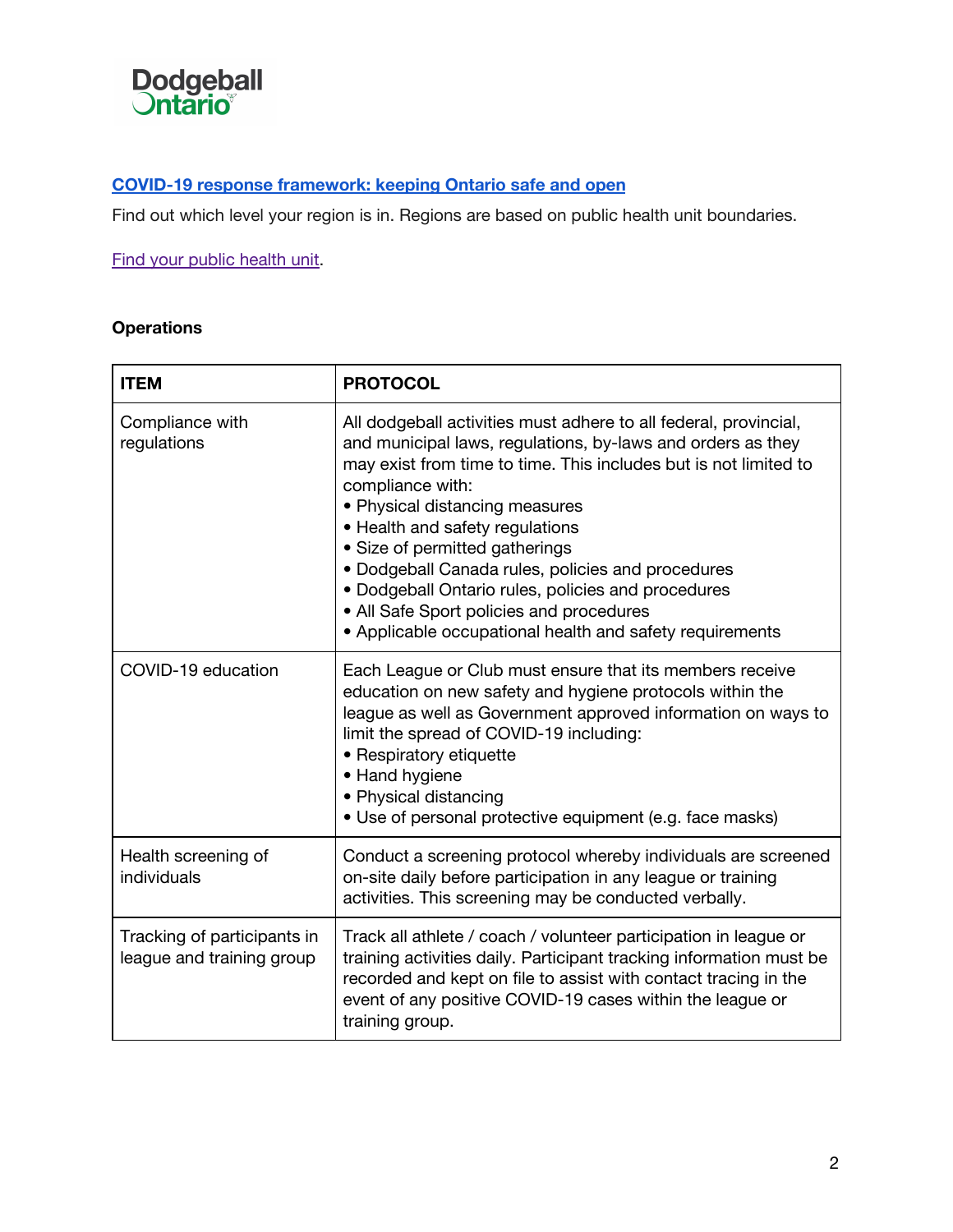

# **Programming**

| <b>ITEM</b>                                 | <b>PROTOCOL</b>                                                                                                                                                                                                                                                                                                                                                                                                                                                                                                                   |
|---------------------------------------------|-----------------------------------------------------------------------------------------------------------------------------------------------------------------------------------------------------------------------------------------------------------------------------------------------------------------------------------------------------------------------------------------------------------------------------------------------------------------------------------------------------------------------------------|
| Programming                                 | Leagues and training groups shall limit programs as per the<br>Return to Play phases outlined in Appendix A.                                                                                                                                                                                                                                                                                                                                                                                                                      |
| Limitations on size of<br>training groups   | All training sessions must follow provincial and local public<br>health as well as facility/permit guidelines with respect to the<br>size of gatherings.                                                                                                                                                                                                                                                                                                                                                                          |
| Shared equipment and<br>cleaning guidelines | Dodgeballs must be cleaned between each training session<br>group and at minimum each hour.<br>• Dodgeballs should be assigned to each group and not shared<br>with other groups.<br>• Allow transition time for groups to move in and out and for<br>balls/equipment to be sanitized.                                                                                                                                                                                                                                            |
| Physical distancing                         | Athletes must respect physical distancing guidelines within all<br>parts of the site/facility by staying at least 2m apart at all times.<br>• All warm-ups, on-court, and off-court training should comply<br>with current physical distancing requirements.<br>• Utilize visual cues (i.e. pylons, skipping ropes) to remind<br>participants of 2m spacing.<br>• Establish dodgeball specific physical distancing protocol<br>including the elimination of handshakes, high fives, huddles,<br>and participants switching sides. |

# **Other Activities**

| <b>ITEM</b>                         | <b>PROTOCOL</b>                                                                                                                                                                                                                                                                                                                                      |
|-------------------------------------|------------------------------------------------------------------------------------------------------------------------------------------------------------------------------------------------------------------------------------------------------------------------------------------------------------------------------------------------------|
| Facility access and traffic<br>flow | Individuals shall follow facility guidelines by using designated<br>entry and exit doors in the facility and any guidelines to manage<br>the flow of people within the facility.                                                                                                                                                                     |
|                                     | Ensure all participants leave the courts and venue immediately<br>after the last match.                                                                                                                                                                                                                                                              |
| No spectators                       | No spectators are permitted at the site/facility, other than up to<br>one accompanying parent or guardian for each athlete under<br>the age of 18. Anyone accompanying such an athlete is<br>expected to follow facility guidelines with respect to physical<br>distancing, must remain at least 2m apart, and is encouraged<br>to wear a face mask. |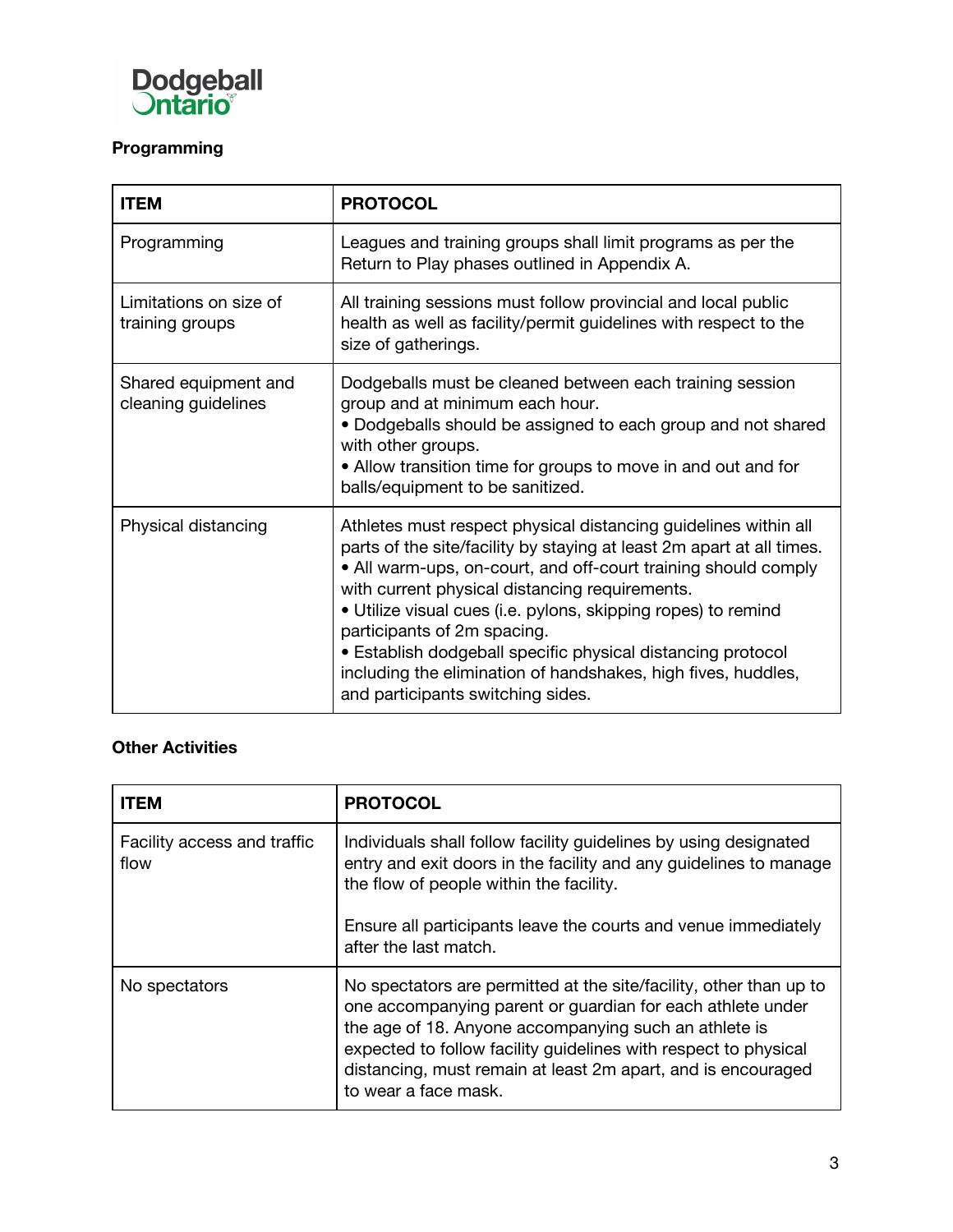

| Personal hygiene                        | Individuals must follow the appropriate personal hygiene<br>guidelines as recommended by public health agencies.                                                                                                                                                                                                                                             |
|-----------------------------------------|--------------------------------------------------------------------------------------------------------------------------------------------------------------------------------------------------------------------------------------------------------------------------------------------------------------------------------------------------------------|
|                                         | Individuals should wash/sanitize hands upon entry to<br>site/facility or training area, and at completion of training.                                                                                                                                                                                                                                       |
|                                         | All athletes and coaches must carry disinfectant wipes, hand<br>sanitizer, and/or pump soap in their equipment bags.                                                                                                                                                                                                                                         |
|                                         | Discourage hand slapping, high fiving, and any other practices<br>that do not adhere to physical distancing requirements.                                                                                                                                                                                                                                    |
| Warm-up / Cool down                     | Warm-ups and cool downs must respect physical distancing<br>protocols and all participants must remain at least 2m apart.                                                                                                                                                                                                                                    |
| <b>Personal Protective</b><br>Equipment | Coaches and Officials:<br>• Recommended to wear a non-medical face mask while<br>coaching/officiating and during off court activity.                                                                                                                                                                                                                         |
|                                         | Athletes:<br>• Not required to wear a non-medical face mask while training.<br>• Recommended to bring face masks to wear during off court<br>activity.                                                                                                                                                                                                       |
| Locker/change rooms                     | Athletes must arrive at the site/facility in their training clothes.<br>Based on government regulations, dressing rooms, locker<br>rooms, change rooms, showers, and clubhouses at the<br>site/facility should not be used except to the extent they<br>provide access to a washroom or a portion of the site/facility<br>that is used to provide first aid. |
| Personal items                          | Athletes must use individual water bottles, chalk, tissue boxes<br>etc. during training sessions. No sharing of these items is<br>permitted.                                                                                                                                                                                                                 |
|                                         | Officials should consider using hand whistles as opposed to<br>regular whistles when possible.                                                                                                                                                                                                                                                               |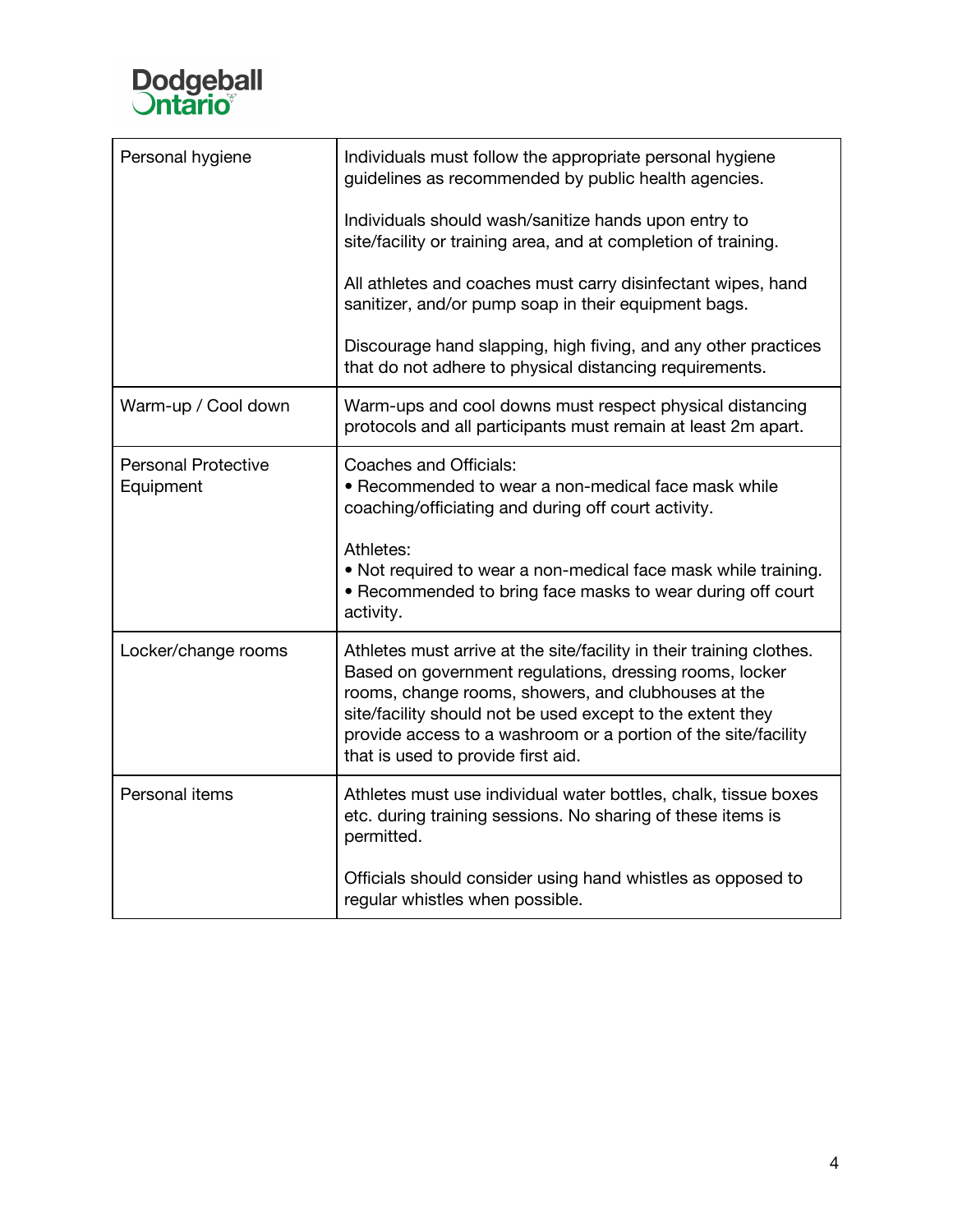

# **APPENDIX A**

## **Dodgeball Ontario Return to Play Phases**

These guidelines are intended to align with the stages of reopening. Public health protocols supersede these guidelines. If regions revert back to earlier stages, please adhere to the respective phase of return to play. The guidelines progress from individual training to multiplayer training within a context of maintaining physical distancing. Mitigation strategies will need to be practiced throughout all stages.

## **Outdoor Individual Training**

- Training sessions for conditioning and to practice the basics of non-contact dodgeball.
- Virtual warm-up and conditioning workshops.
- Drills if the equipment allows (throwing at walls or nets; self-catching drills off walls).
- No activity with partners.
- Scrimmages, game play, and competition are not permitted.

Health and safety measures:

- Disinfect equipment and practice good hygiene.
- One person drills only.

### **Outdoor Training with a Partner**

- Clinic and training sessions that will introduce sharing balls.
- Two player drills only, small groups of a maximum of 10 players.
- Individuals must stay at least 2m away from each other.
- Sessions must be designed to eliminate the risk of individuals breaking physical distancing.

Health and safety measures:

- We suggest that each ball can be distinguished from the others (e.g. different colours).
- Only throwing between two players (pairs), respecting the minimum distance of two meters, is allowed. In addition, the pair is at all times responsible for their ball and must be handled exclusively by them. If the ball must be changed, it must be disinfected as well as the new ball that will be used.
- If a face shot occurs, the ball must be disinfected immediately.
- Players must not bring the ball to their faces.